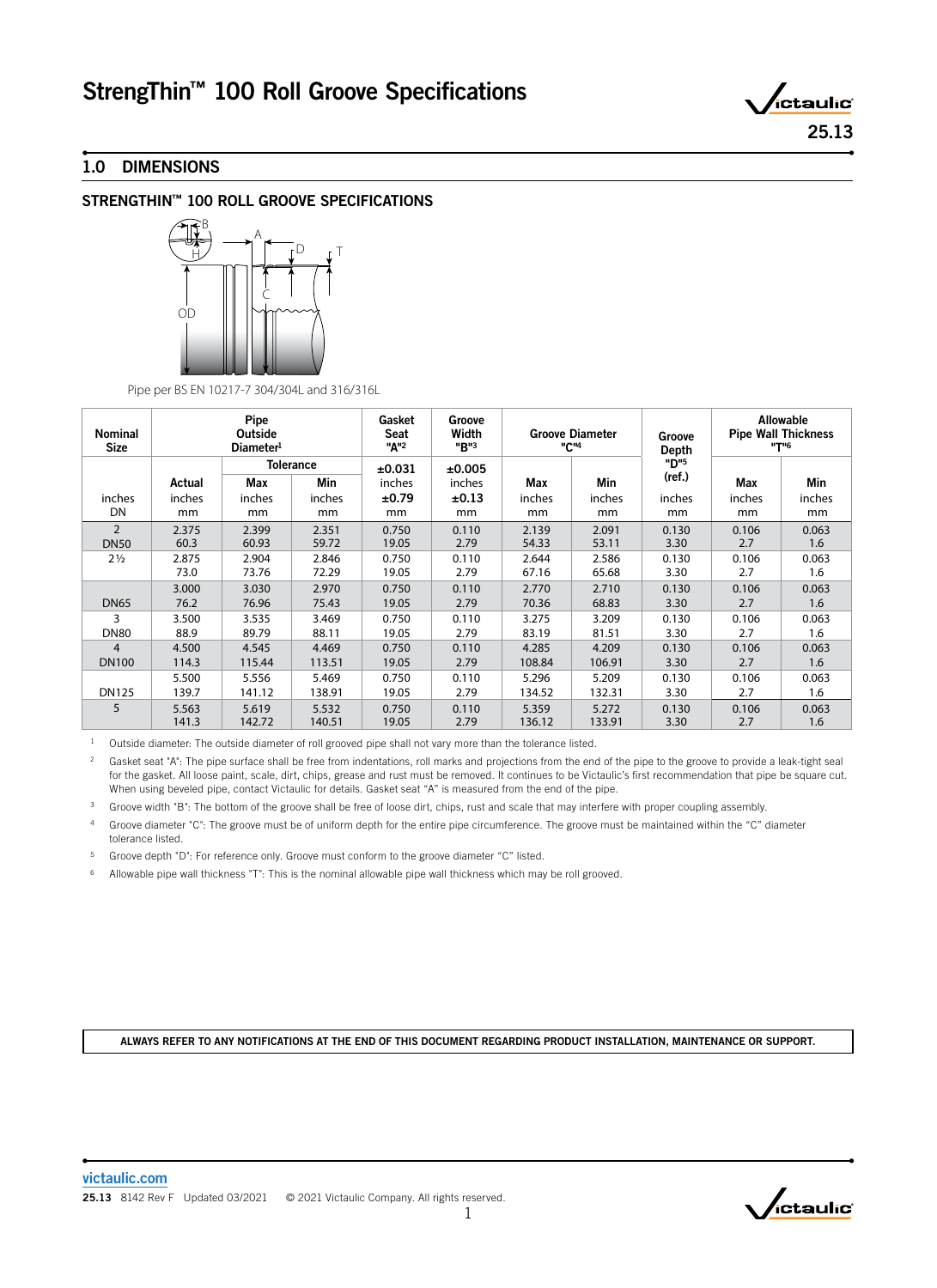### 1.0 DIMENSIONS (CONTINUED)

## STRENGTHIN™ 100 ROLL GROOVE SPECIFICATIONS



Pipe per BS EN 10217-7 304/304L and 316/316L

| <b>Nominal</b><br><b>Size</b> | Pipe<br>Outside<br>Diameter <sup>1</sup> |        |                                | Gasket<br>Seat<br>"A" <sup>2</sup> | Groove<br>Width<br>"B"3 | <b>Groove Diameter</b><br>"C" <sup>4</sup> |        | Groove<br>Depth | <b>Allowable</b><br><b>Pipe Wall Thickness</b><br><b>"T"6</b> |        |
|-------------------------------|------------------------------------------|--------|--------------------------------|------------------------------------|-------------------------|--------------------------------------------|--------|-----------------|---------------------------------------------------------------|--------|
|                               | Actual                                   | Max    | <b>Tolerance</b><br><b>Min</b> | ±0.031<br>inches                   | ±0.005<br>inches        | Max                                        | Min    | "פית<br>(ref.)  | <b>Max</b>                                                    | Min    |
| inches                        | inches                                   | inches | inches                         | ±0.79                              | ±0.13                   | inches                                     | inches | inches          | inches                                                        | inches |
| DN                            | mm                                       | mm     | mm                             | mm                                 | mm                      | mm                                         | mm     | mm              | mm                                                            | mm     |
|                               | 6.500                                    | 6.563  | 6.469                          | 0.750                              | 0.110                   | 6.303                                      | 6.209  | 0.130           | 0.106                                                         | 0.063  |
|                               | 165.1                                    | 166.70 | 164.31                         | 19.05                              | 2.79                    | 160.10                                     | 157.71 | 3.30            | 2.7                                                           | 1.6    |
| 6                             | 6.625                                    | 6.688  | 6.594                          | 0.750                              | 0.110                   | 6.428                                      | 6.334  | 0.130           | 0.106                                                         | 0.063  |
| <b>DN150</b>                  | 168.3                                    | 169.88 | 167.49                         | 19.05                              | 2.79                    | 163.27                                     | 160.88 | 3.30            | 2.7                                                           | 1.6    |
| 200A <sup>7</sup>             |                                          | 8.578  | 8.484                          | 0.875                              | 0.200                   | 8.205                                      | 8.111  | 0.187           | 0.177                                                         | 0.079  |
|                               | 216.3                                    | 217.88 | 215.49                         | 22.23                              | 5.08                    | 208.41                                     | 206.02 | 4.75            | 4.5                                                           | 2.0    |
| 8                             | 8.625                                    | 8.688  | 8.594                          | 0.875                              | 0.200                   | 8.315                                      | 8.221  | 0.187           | 0.177                                                         | 0.079  |
| <b>DN200</b>                  | 219.1                                    | 220.68 | 218.29                         | 22.23                              | 5.08                    | 211.20                                     | 208.81 | 4.75            | 4.5                                                           | 2.0    |
| 250A <sup>7</sup>             |                                          | 10.591 | 10.497                         | 0.875                              | 0.200                   | 10.218                                     | 10.124 | 0.187           | 0.177                                                         | 0.079  |
|                               | 267.4                                    | 269.01 | 266.62                         | 22.23                              | 5.08                    | 259.54                                     | 257.15 | 4.75            | 4.5                                                           | 2.0    |
| 10                            | 10.750                                   | 10.813 | 10.719                         | 0.875                              | 0.200                   | 10.440                                     | 10.346 | 0.187           | 0.177                                                         | 0.079  |
| <b>DN250</b>                  | 273.0                                    | 274.65 | 272.26                         | 22.23                              | 5.08                    | 265.18                                     | 262.79 | 4.75            | 4.5                                                           | 2.0    |
| 300A <sup>7</sup>             |                                          | 12.602 | 12.508                         | 0.875                              | 0.200                   | 12.228                                     | 12.135 | 0.187           | 0.177                                                         | 0.079  |
|                               | 318.5                                    | 320.09 | 317.70                         | 22.23                              | 5.08                    | 310.59                                     | 308.23 | 4.75            | 4.5                                                           | 2.0    |
| 12                            | 12.750                                   | 12.813 | 12.719                         | 0.875                              | 0.200                   | 12.440                                     | 12.346 | 0.187           | 0.177                                                         | 0.079  |
| <b>DN300</b>                  | 323.9                                    | 325.45 | 323.06                         | 22.23                              | 5.08                    | 315.98                                     | 313.59 | 4.75            | 4.5                                                           | 2.0    |

<sup>1</sup> Outside diameter: The outside diameter of roll grooved pipe shall not vary more than the tolerance listed.

<sup>2</sup> Gasket seat "A": The pipe surface shall be free from indentations, roll marks and projections from the end of the pipe to the groove to provide a leak-tight seal for the gasket. All loose paint, scale, dirt, chips, grease and rust must be removed. It continues to be Victaulic's first recommendation that pipe be square cut. When using beveled pipe, contact Victaulic for details. Gasket seat "A" is measured from the end of the pipe.

<sup>3</sup> Groove width "B": The bottom of the groove shall be free of loose dirt, chips, rust and scale that may interfere with proper coupling assembly.

4 Groove diameter "C": The groove must be of uniform depth for the entire pipe circumference. The groove must be maintained within the "C" diameter tolerance listed.

5 Groove depth "D": For reference only. Groove must conform to the groove diameter "C" listed.

6 Allowable pipe wall thickness "T": This is the nominal allowable pipe wall thickness which may be roll grooved.

7 Japanese Industrial Standard (JIS) size

25.13 8142 Rev F Updated 03/2021 © 2021 Victaulic Company. All rights reserved.